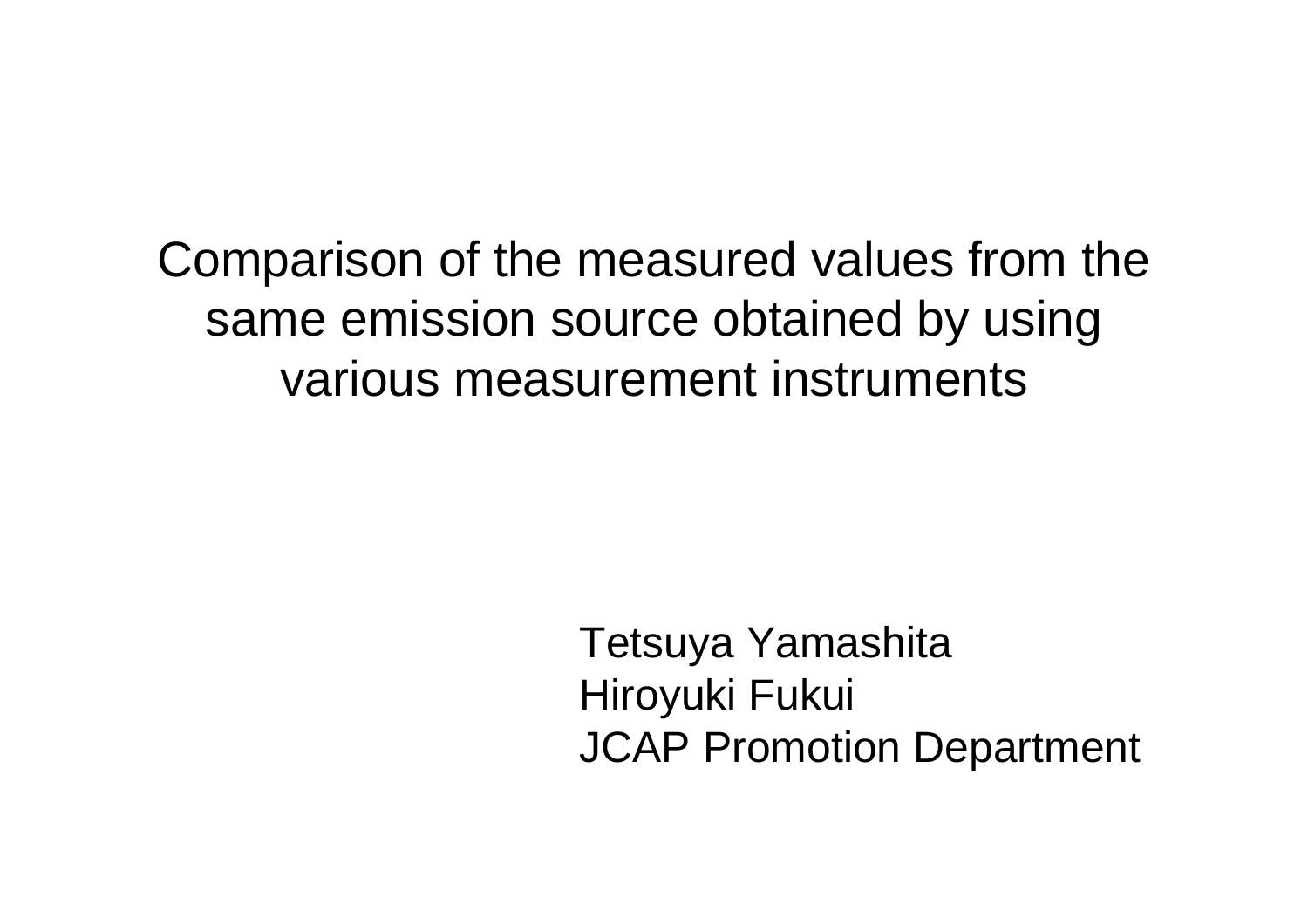# **What is JCAP?**

### **(Japan Clean Air Program)**

- Collaborative study by automobile industry and petroleum industry (Supported by METI's subsidy)
- JCAP I has been conducted for 5-years from 1997 to 2001

(Budget: Approx. 5.4 billion yen)

• JCAP II has been launched as another 5-years program from 2002

 $(Budget : Approx. 5.6 billion yen)$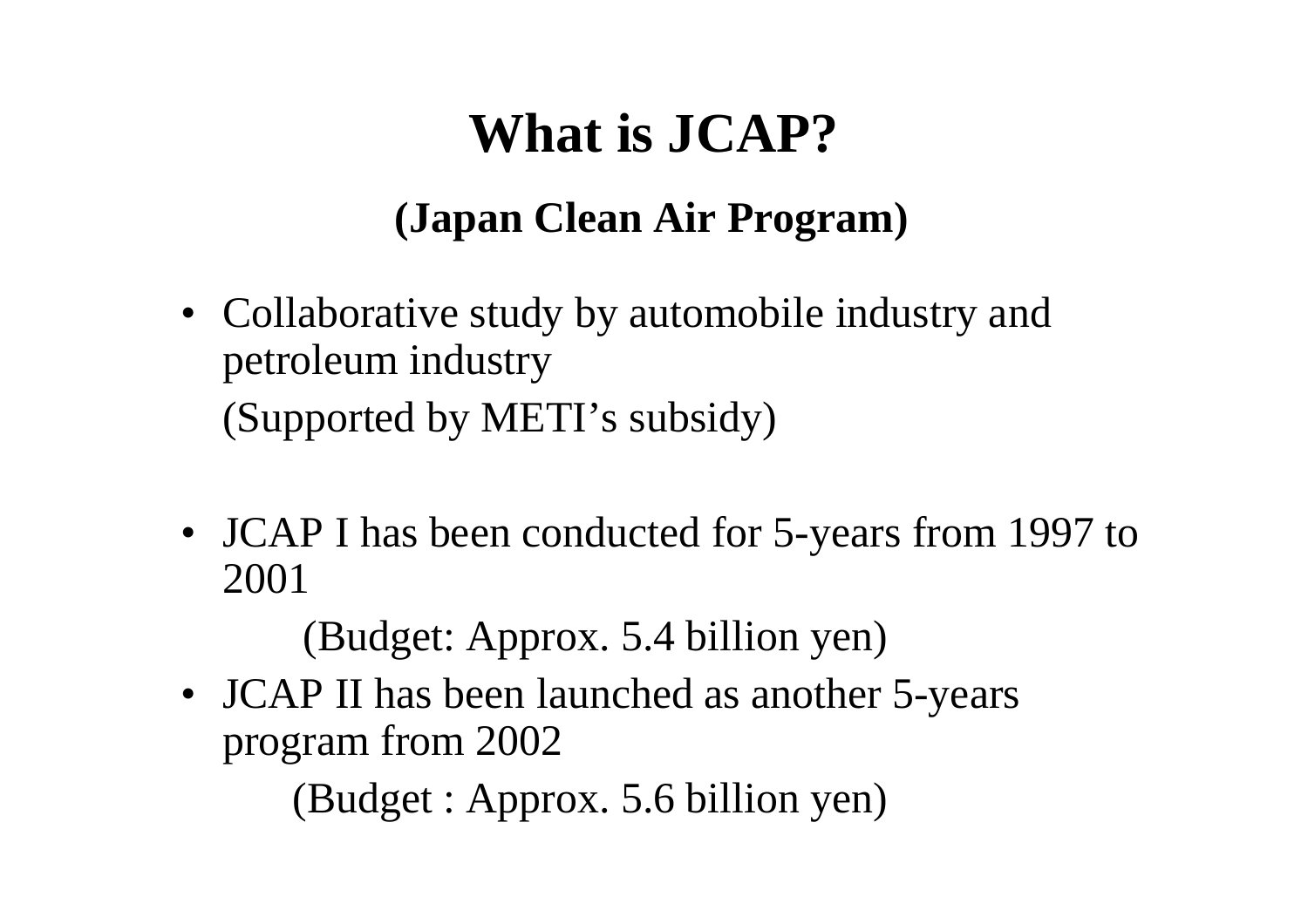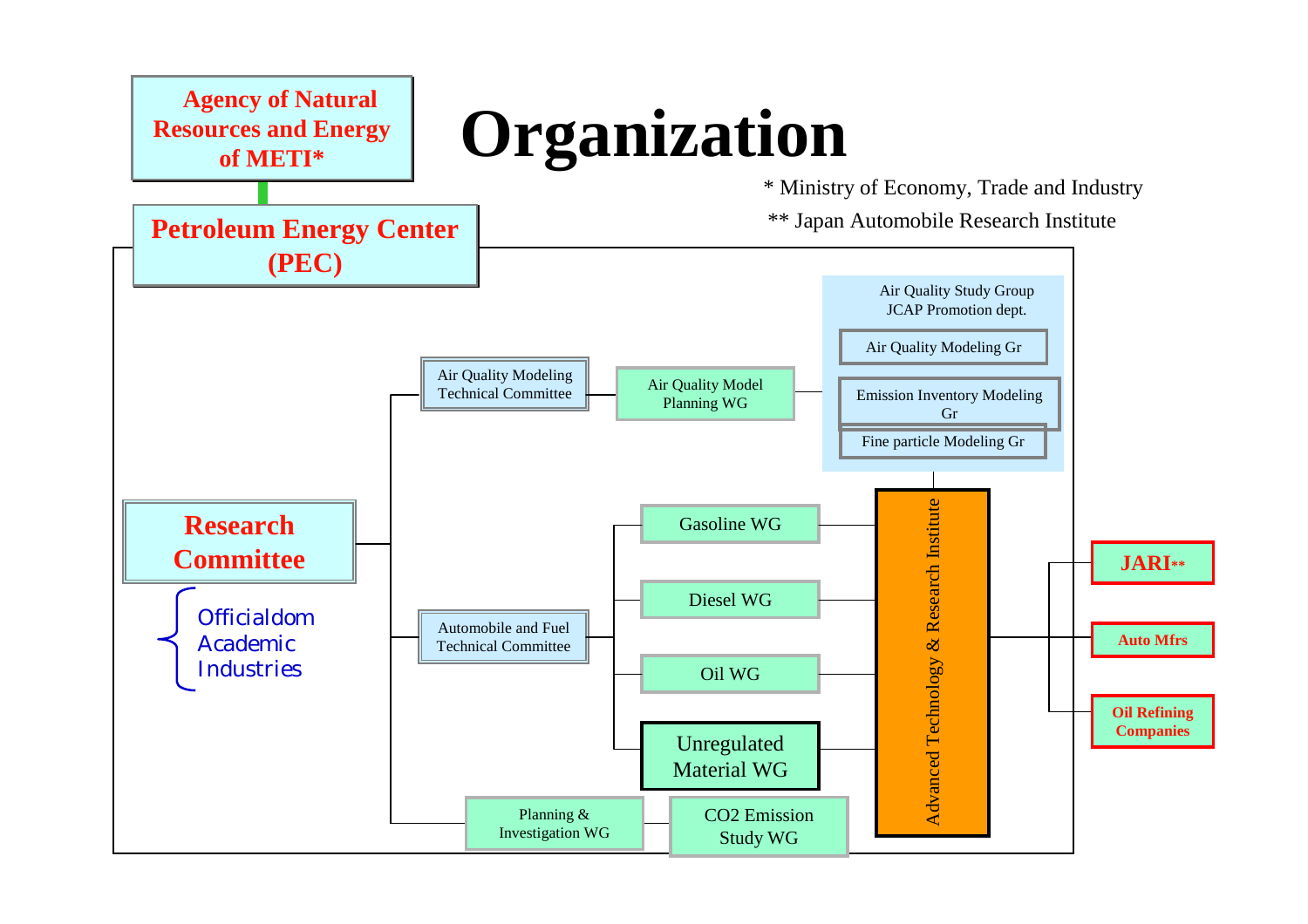# Purpose of Unregulated Material WG

For fine p articles

- Evaluate engine and fuel technologies aiming at realizing near Zero Emis sions
- Clarify appropriate measurement methods to reproduce fin e p article emission into the air through measurement method comparison

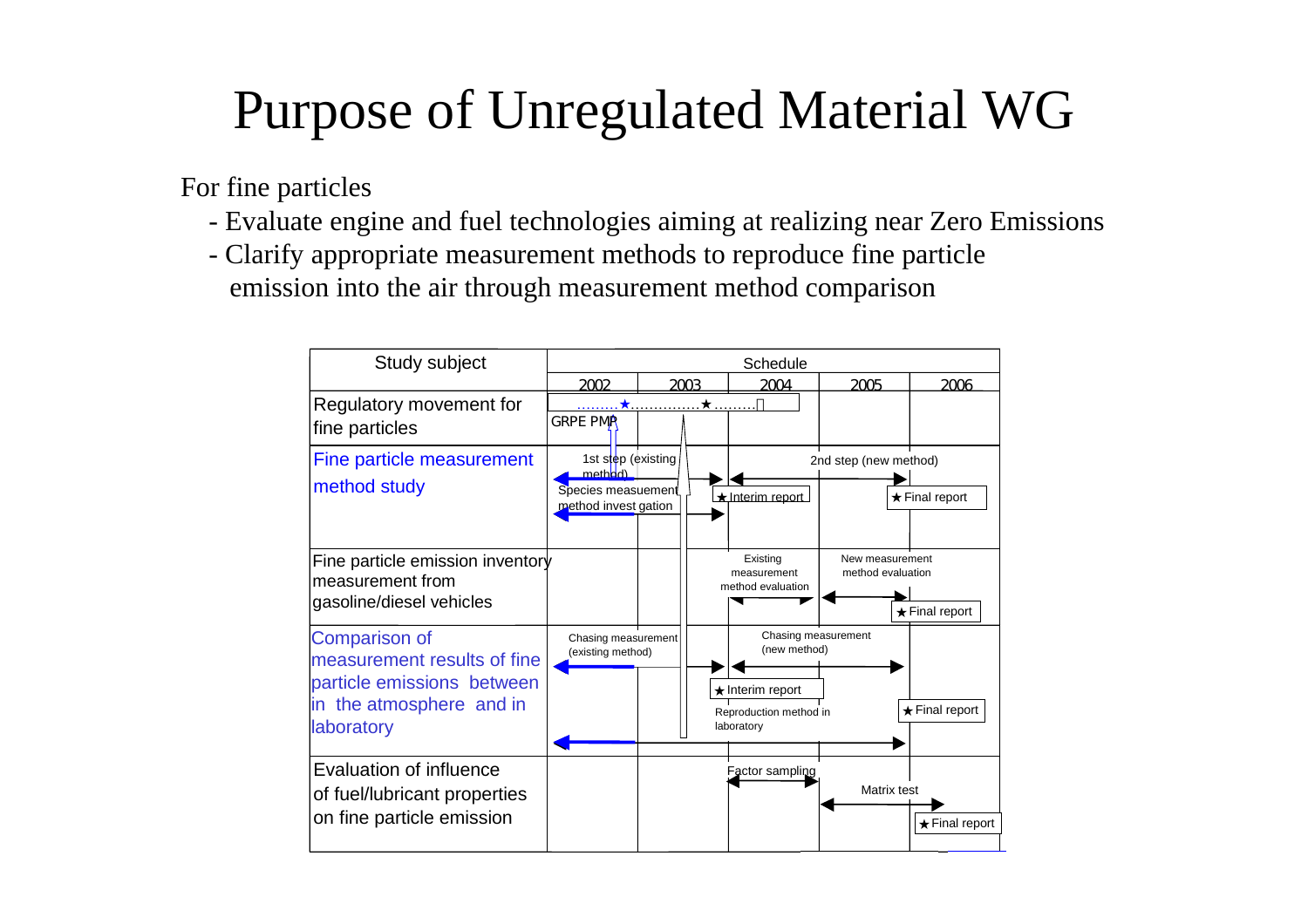### Cross-check test

Purpose

Figuring out of measurement accuracy: SMPS, ELPI, Nanomet

Repeatability of particle measurement instrum ents

Variation between several instruments of the same type

Number of participating institutes and measuring instrum ents

Number of participating institutes: 15

SMPS: 16 units ELPI: 9 units Nanomet (DC and PAS): 6 units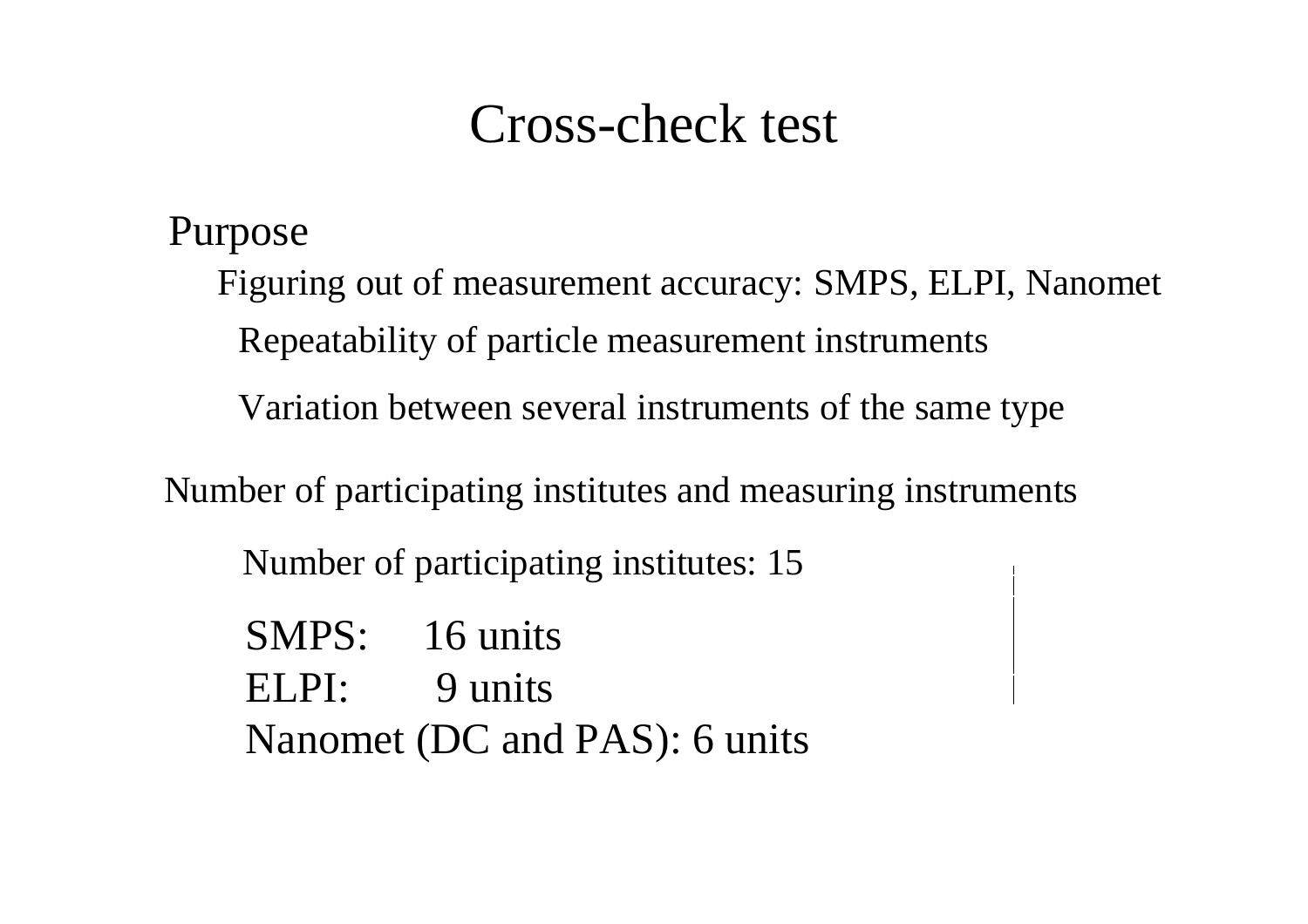# Test equipment



T est vehicle and Dilution tunnel





Overall view of distributor



Inside of distributor(pro b e)



SMPS Test conditions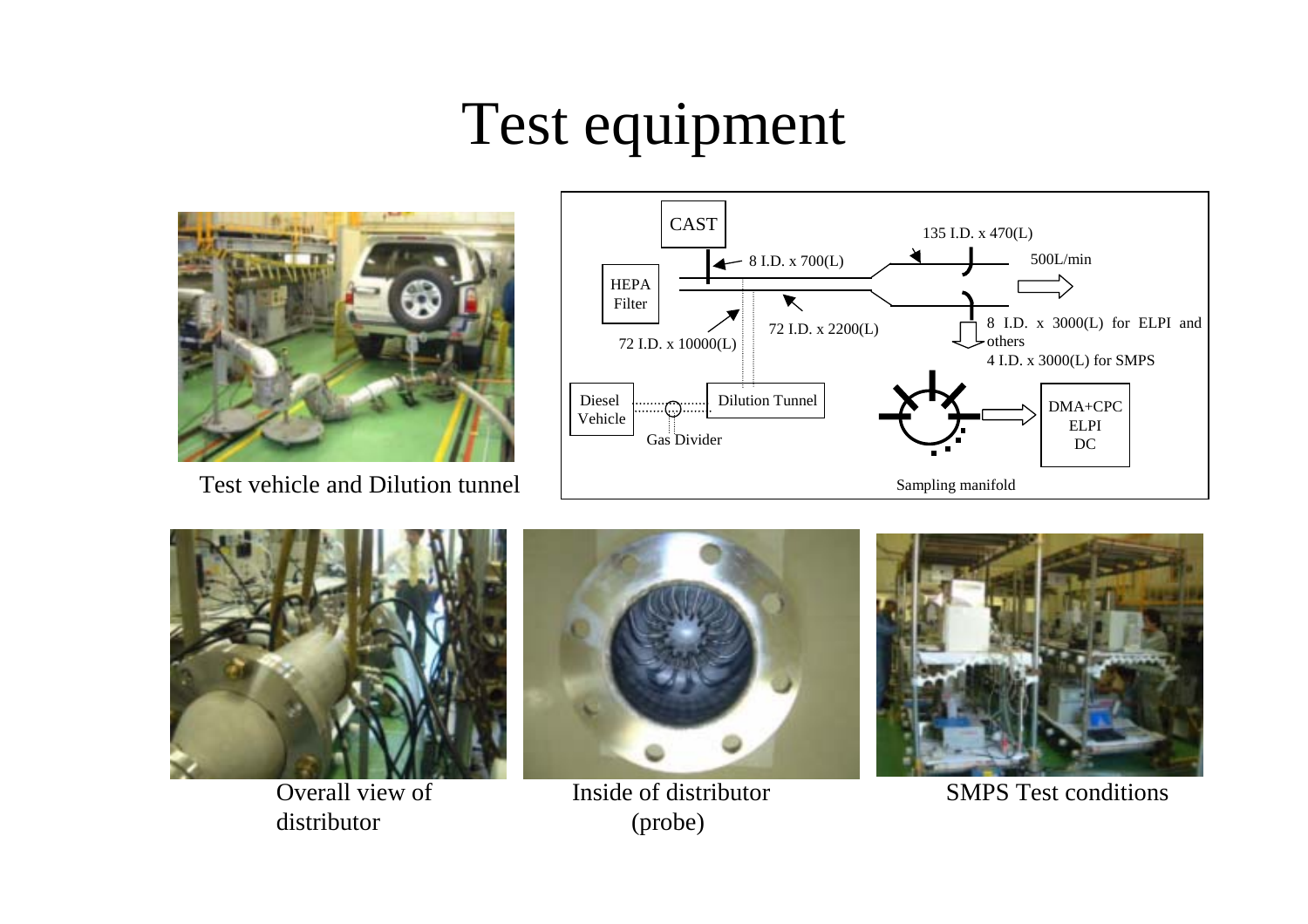# Fluctuation by Sampling probe position



Measured value **□** Corrected value

Correction method: Assuming that values linearly decrease in order of probe position,

correction is made using ratio of probe position #1 value to value at each position, respectively.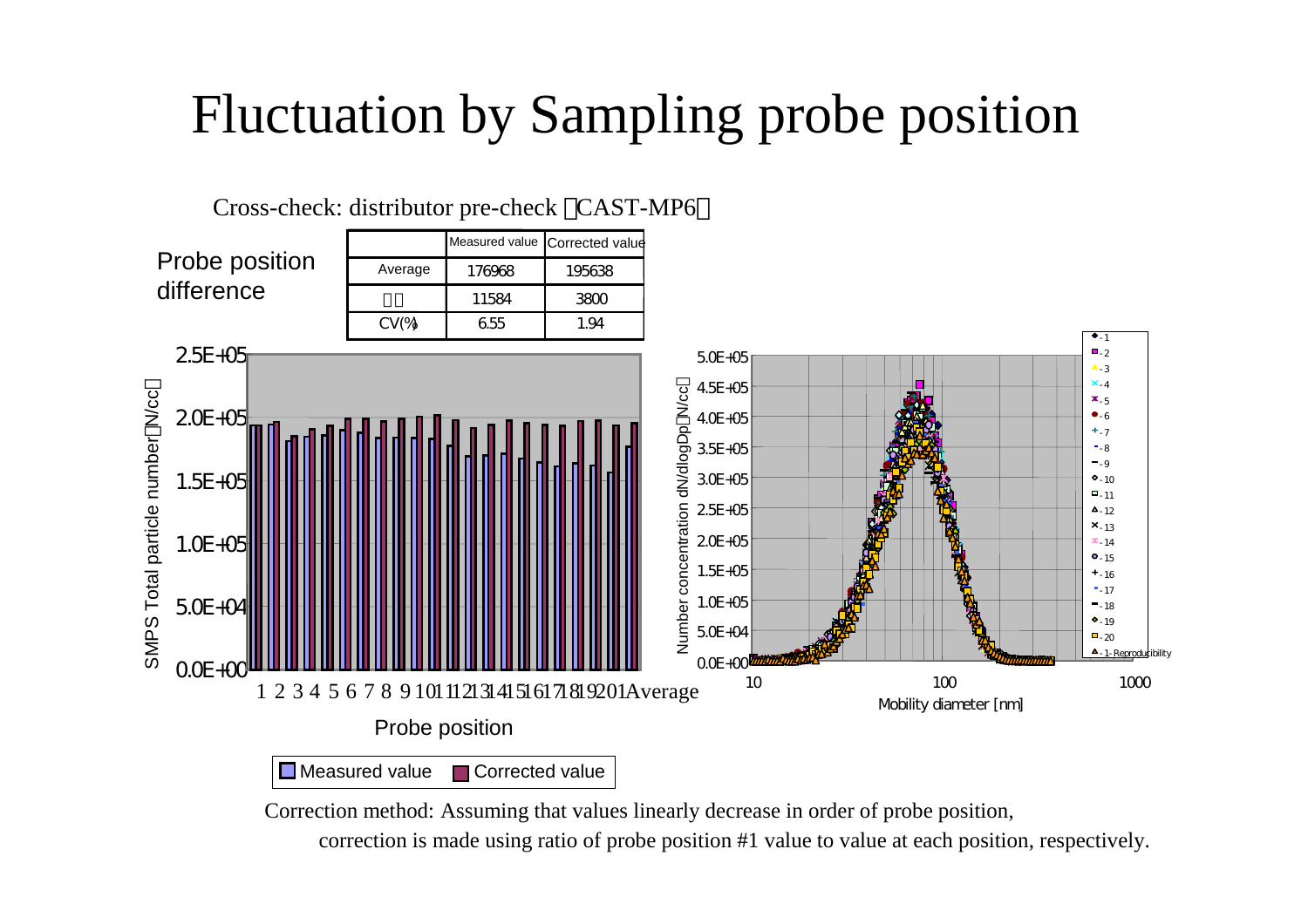### Fluctuation of repeated measurement for SMPS

#### SMPS specification s list

|                                                                                          |      |      |      |      |      |      |      |      |      |      |      |                        | N              |              |
|------------------------------------------------------------------------------------------|------|------|------|------|------|------|------|------|------|------|------|------------------------|----------------|--------------|
| <b>DMA</b> Type                                                                          | 3080 | 3081 | 3080 | 3081 | 3081 | 3081 | 3081 | 3081 | 3071 | 3081 | 3081 | 3080 Model5.5-900 3081 | 3081 ،         | Model5.5-900 |
| CPC Model Number 3026A 3025 3022A 3025A 3025 3025A 3022A 3022A 3022A 3022A 3025A-S 3025A |      |      |      |      |      |      |      |      |      |      |      | Model5.401             | 13022AI 3022AI | Model5.401   |

#### Instrument setting conditions

|                 | Rate(L/min.) Sheath, | <b>Scan Time</b> | <b>Inter Sample</b> | Impactor | <b>Size Range</b> | Charge     |
|-----------------|----------------------|------------------|---------------------|----------|-------------------|------------|
| <b>CPC Flow</b> | Sample               | Up,Down(sec.)    | Delay(min.)         | Type(cm) | Bounds(nm)        | Collection |
| High            | 6.0, 0.6             | 90, 30           |                     | 0.0457   | 9.65-406          | on         |

#### Fluctuati on of repeated measurement for each SMPS (N=5)

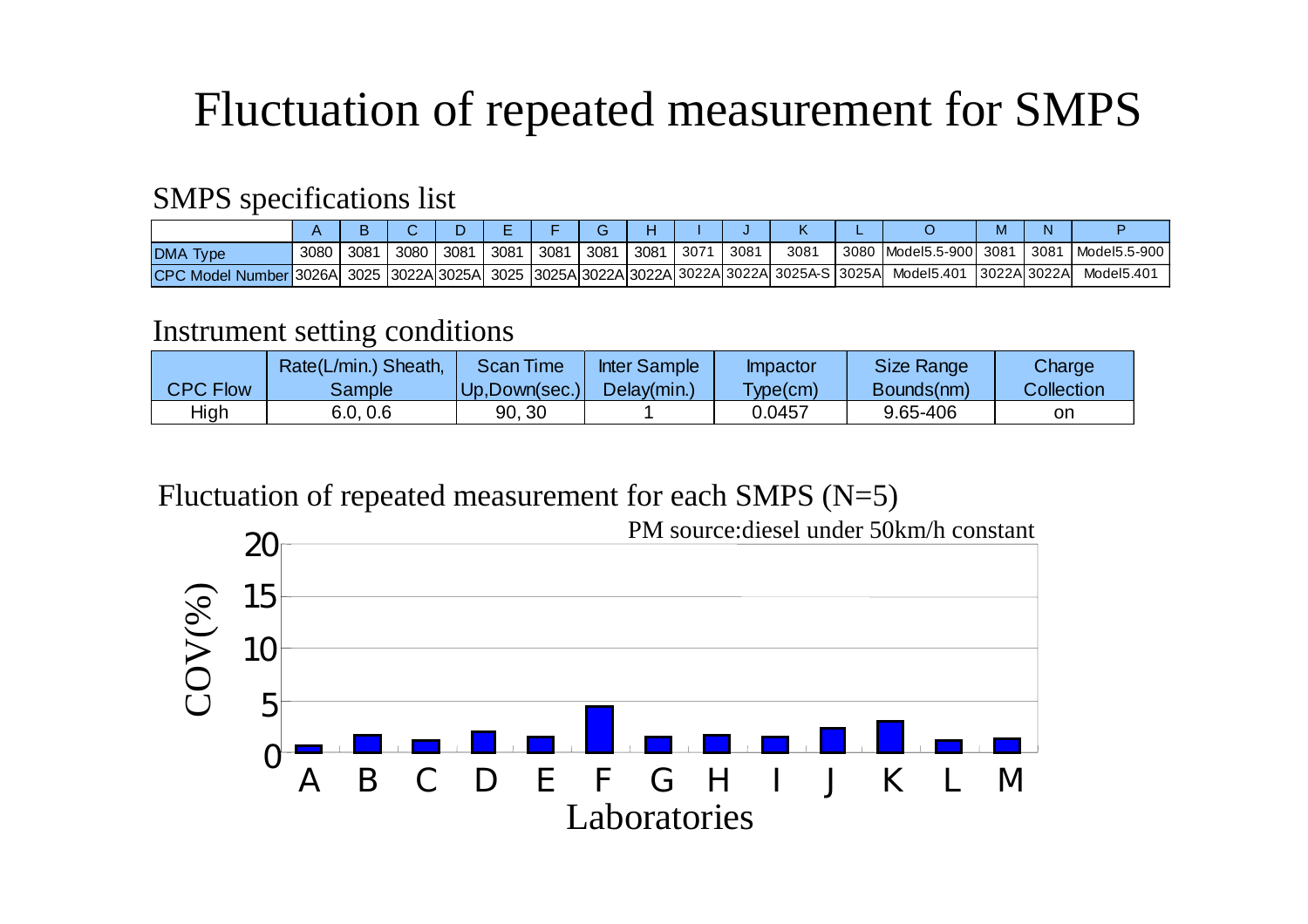### COV in SMPS (1) Particle number concentration and size distribution

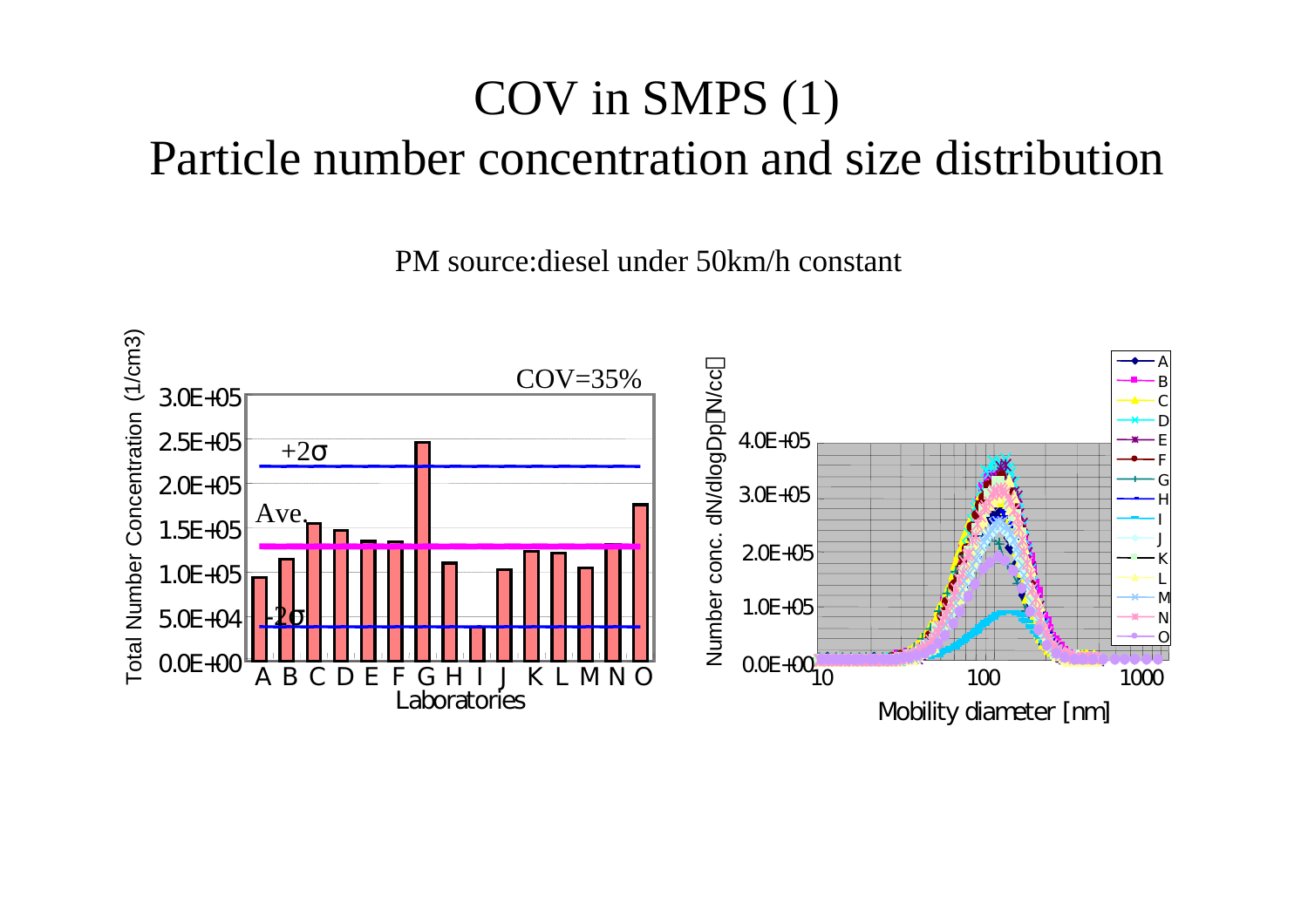### COV in SMPS (2) Mode diameter

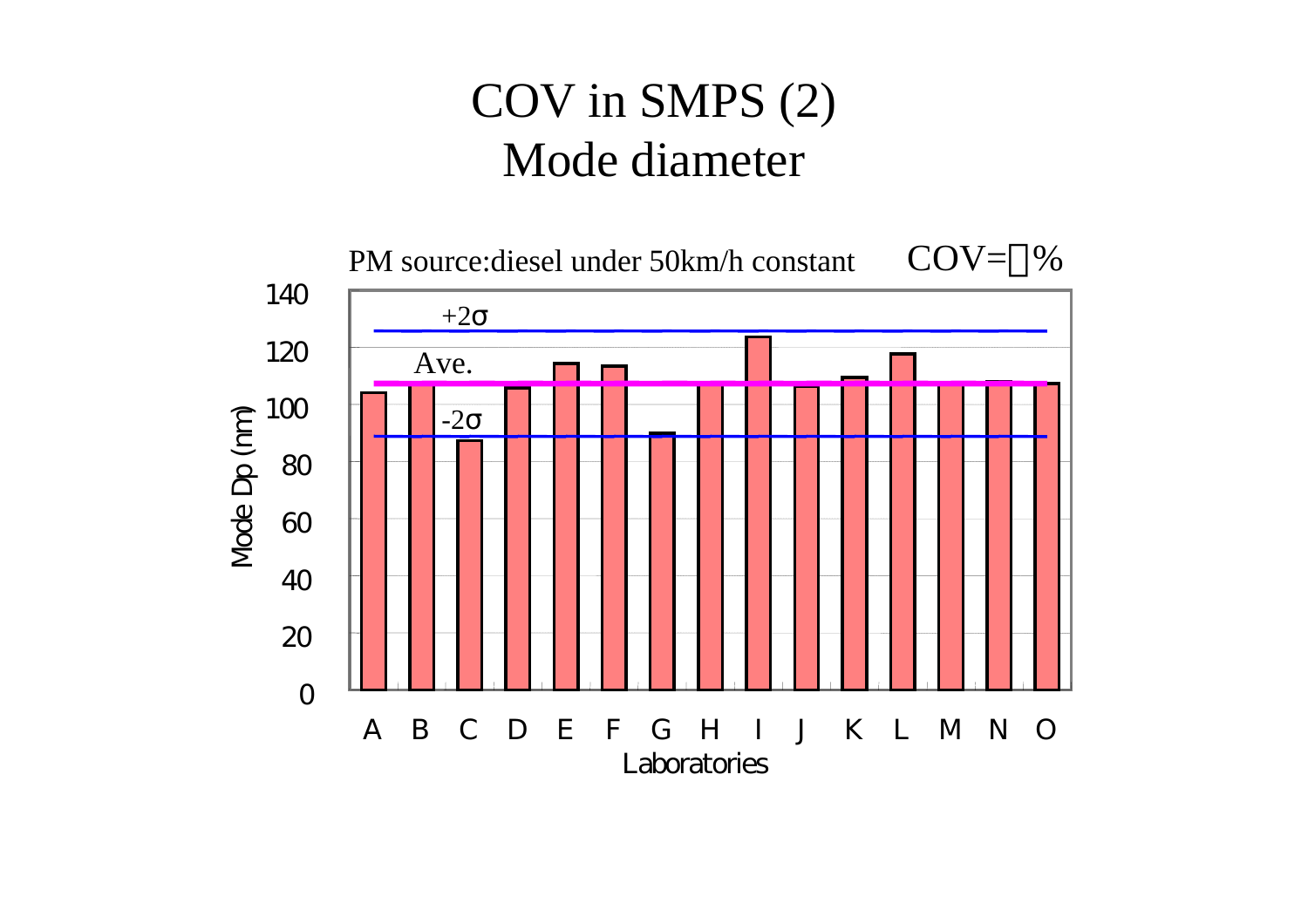### COV by SMPS specifications (1)

CPC: 3025

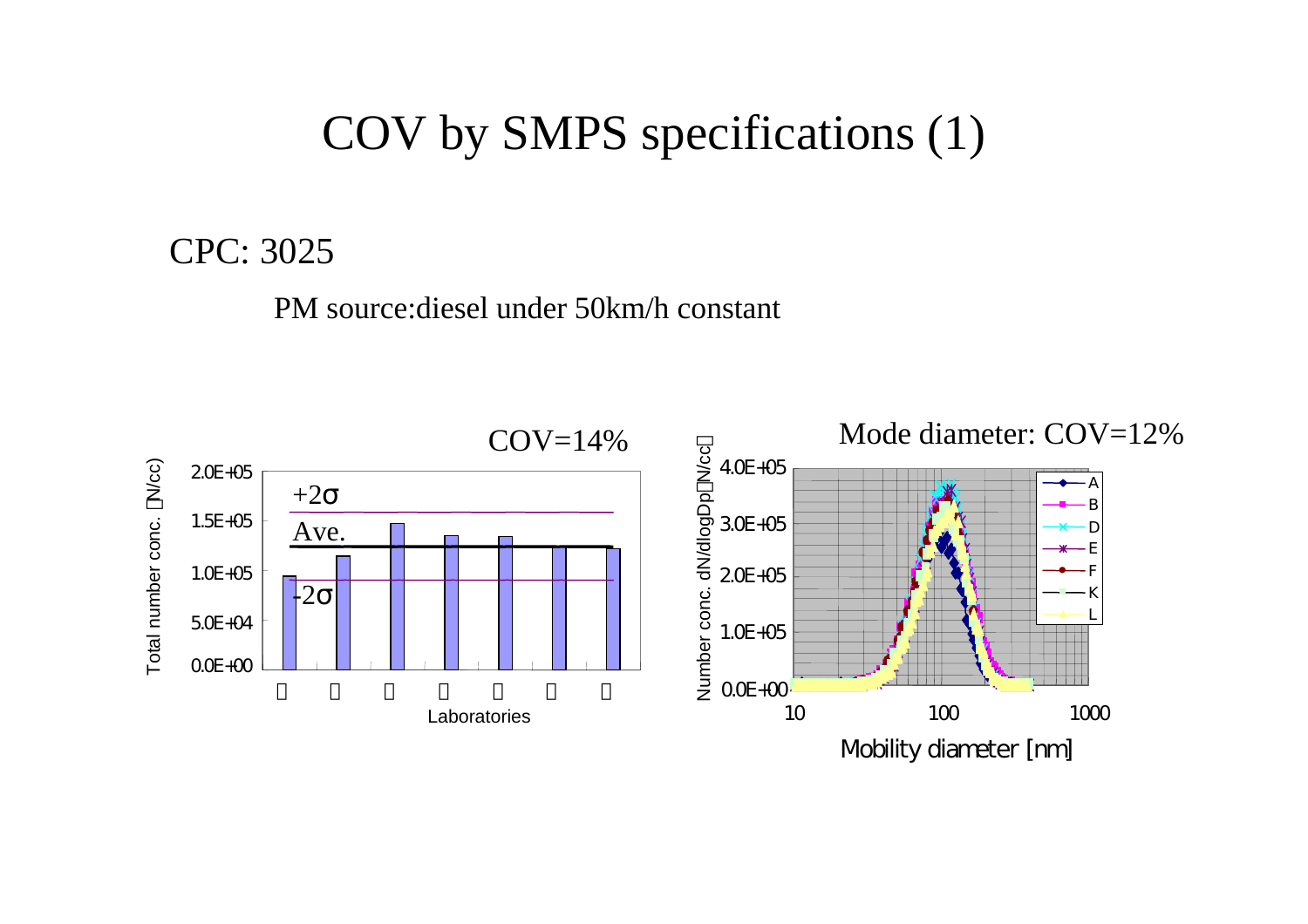### COV by SMPS specifications (2)

CPC: 3022

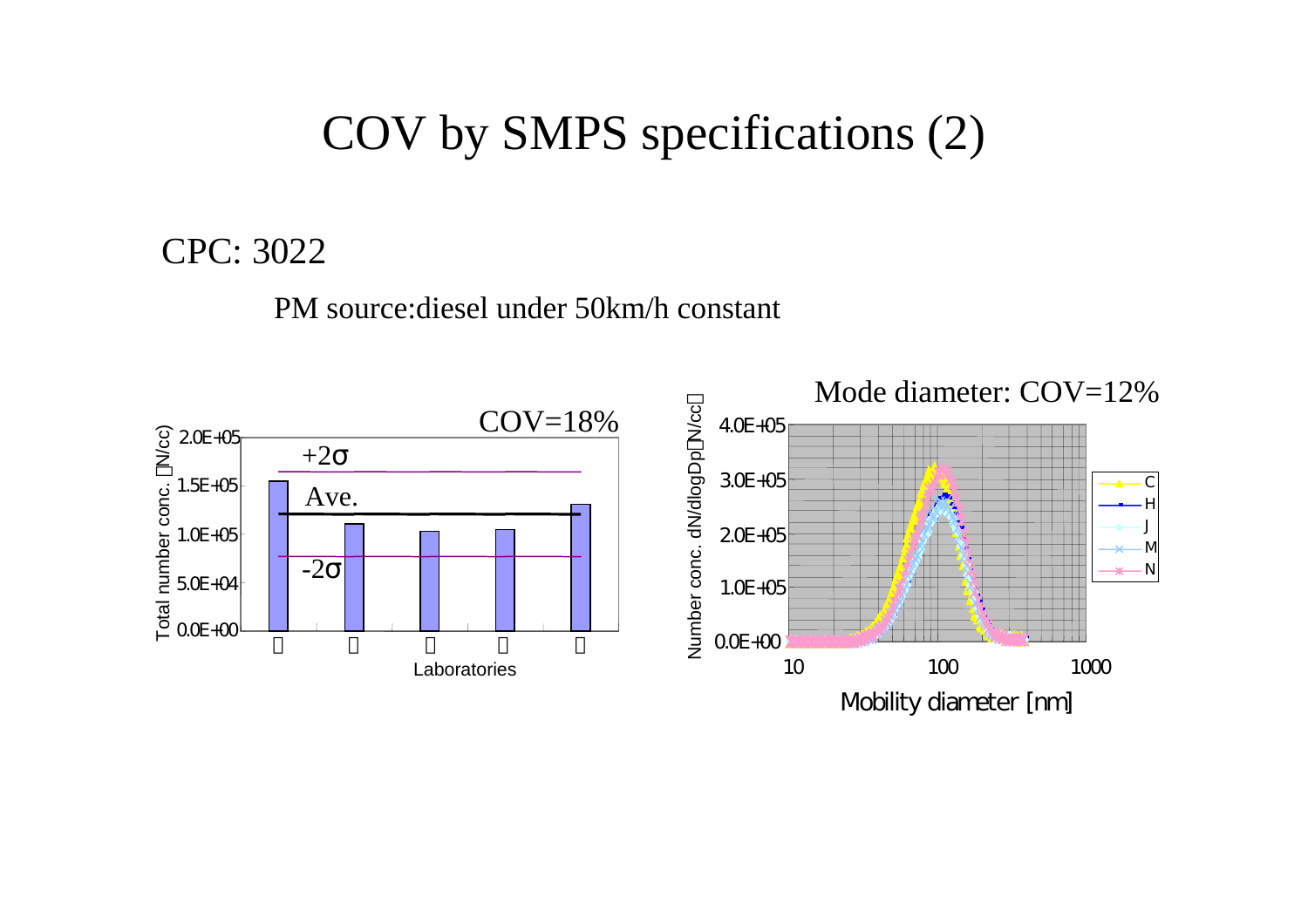# COV in ELPI





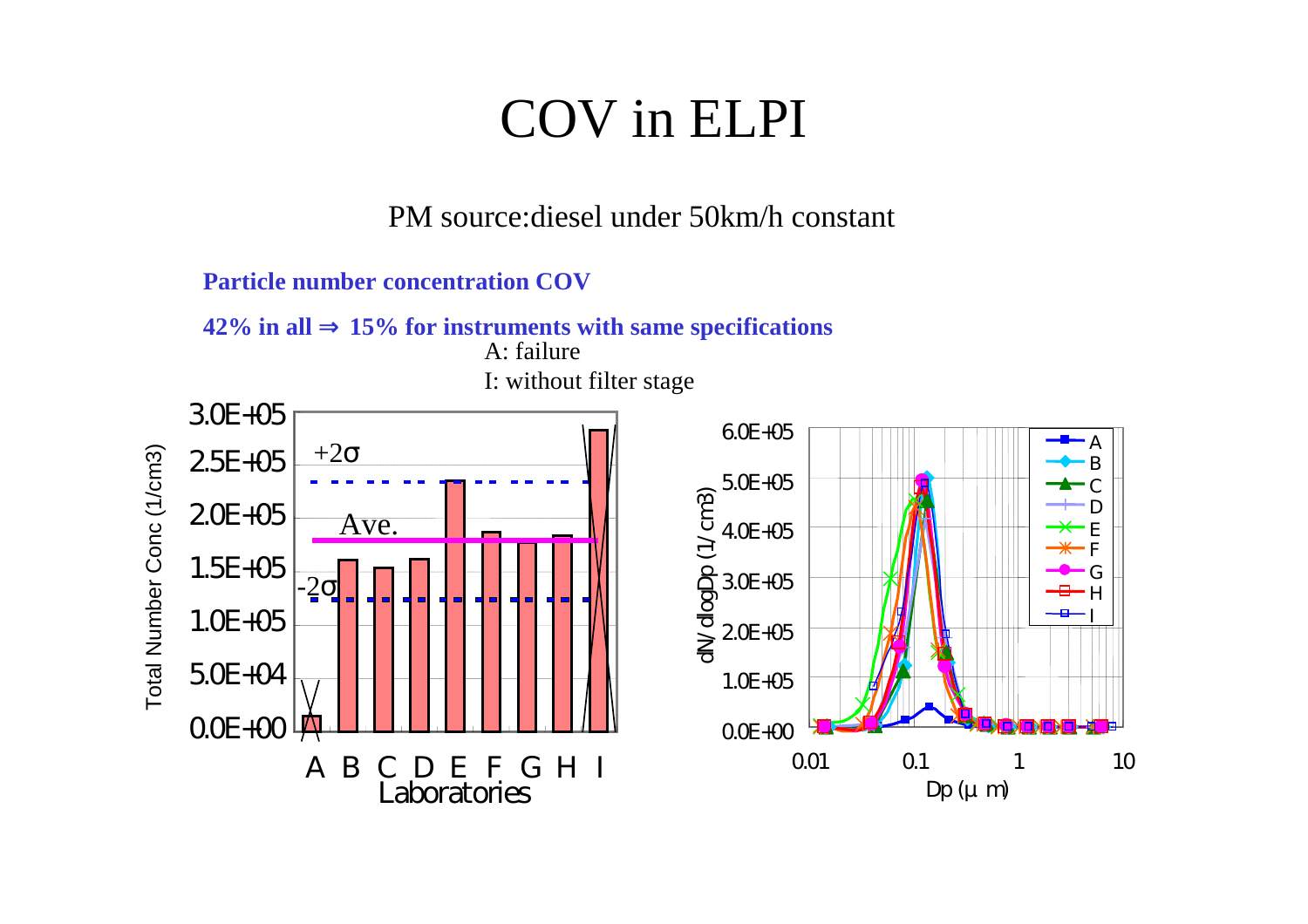# COV in DC and PAS